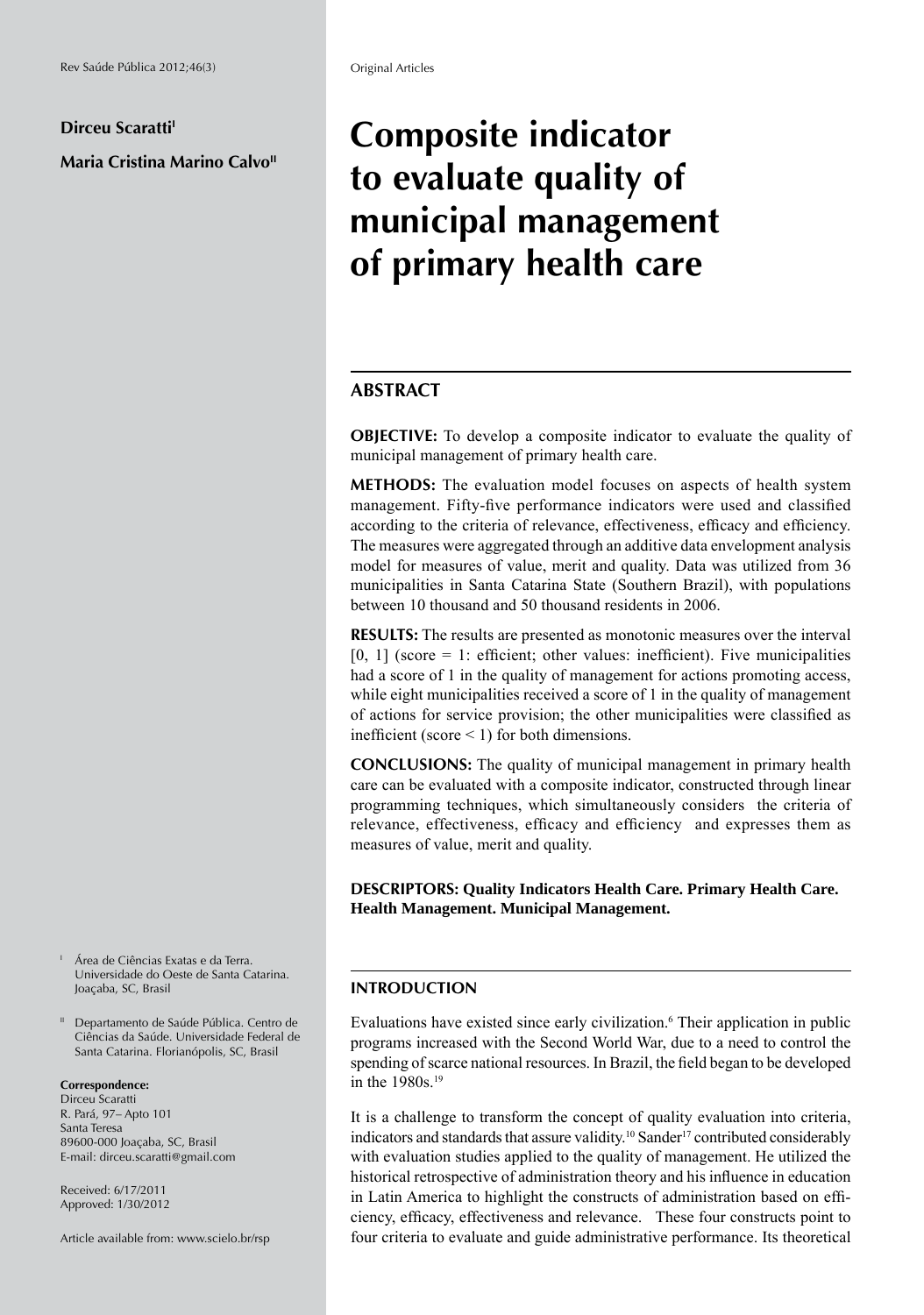essence is intimately connected to the nature of each construct, which corresponds to the economic, institutional, political and cultural dimensions associated with the respective criteria. Scriven<sup>18</sup> described the concept of an object's quality as dimensions of value and merit: an object has quality when it has value and merit, be it a system, a process or a program. It has value when its resources are well applied to meet the needs of stakeholders; and it has merit when it performs well what it intends to do. An object can have merit and not have value when the manager does not meet the needs of the population of interest. Therefore, all objects without merit do not have value, since resources should not have been spent with efficacy and efficiency in order to meet the needs of interested parties.

The combination of the proposals by Sander<sup>17</sup> and Scriven<sup>18</sup> may explain the concept of quality, considering value and merit. These conditions are sufficient for systems, processes, projects and programs to exhibit quality, and the criteria of efficiency, efficacy, effectiveness and relevance are necessary to exhibit quality.7

One of the challenges to evaluate management in health in a deterministic fashion, instead of probabilistic, is finding techniques that allow for simultaneous analysis of all the aspects involved.

Data envelopment analysis (DEA) is a widely used method in the study of productivity and technical efficiency or organizations that utilize multiple inputs and generate multiple products. It allows for the identification of improved practices through the empirical identification of frontiers using linear programming. In recent years, there has been a substantial increase in international publications using DEA for health evaluations.11,14,15,16,20 In Brazil, articles report the use of DEA in economic studies of education and health.<sup>4,8,9,13</sup>

The quality of municipal management can be expressed by the ability of the manager to take actions that reduce the risk of disease and other harms and that make access universal and equitable for all municipal residents to the actions and services necessary for health promotion, prevention and rehabilitation. This study sought to develop a composite indicator to evaluate the quality of municipal management in primary health care.

## **METHODS**

A methodological study was undertaken to develop an evaluation model focused on the management of the health system through use of DEA and indicators for efficiency, efficacy, effectiveness and relevance, consolidated into a composite indicator of quality. The model was tested in small municipalities (from 10 to 50 thousand residents) of Santa Catarina State (Southern Brazil) in the year 2006.

The evaluation matrix considered two dimensions: the management of actions promoting access (intersectoral activities; popular participation; human resources and infrastructure) and the type of actions (external; internal); and the management of actions for service provision (child; adolescent; adult; older adults) and the type of actions (promotion and prevention; diagnosis and treatment). This resulted in 12 sub-areas of analysis, for which indicators were selected that reflected the criteria used for quality: relevance, effectiveness, efficacy and efficiency. The selection was performed based on a search of the literature, workshops to create consensus among specialists and technical experts from the Santa Catarina State Secretary of Health.

Indicators and measures were not selected for the criteria of efficiency in actions of service provision, since this is a fundamental preoccupation of management and not service provision. Indicators were selected for external actions of management for intersectoral activities and popular participation. Eight indicators for each type of action (internal and measured for the four criteria) were selected for the management of human resources and infrastructure (Table 1).

The model evaluated the relative quality of municipal management in three stages: in the first, measures of relevance and effectiveness of management were used to generate a measure of value; in the second, measures of efficacy and efficiency were used to generate measure of merit; and in the third, the measures of value and merit were used to generate a measure of quality. A mathematical algorithm for linear programming was developed to evaluate the performance of the municipal manager compared to the performance of other managers through use of the function—impact performance of the most relevant factors, from the view of the manager. The mathematical algorithm produced variable relative measures in accordance with the manager evaluated. The algorithm used for the aggregation of the measures was applied with Lingo© software (Lindo Systems, Chicago, USA).

The resulting curves for excellent performance were defined by the best combinations of value and merit. The curves were denominated "frontiers of observed quality" and considered as excellent the quality observed in municipalities represented by points on the frontier and considered other municipalities as inefficient. The algorithm calculated the distance from each point to the frontier of observed quality, and associated a measure that was inversely proportional to the distance for each point, in order to obtain a monotonic and increasing measure for quality over the interval [0,1]. The same principal was assumed in the aggregation of measures of relevance and effectiveness to generate the measure of value, as well as in the aggregation of measures of efficacy and efficiency to generate the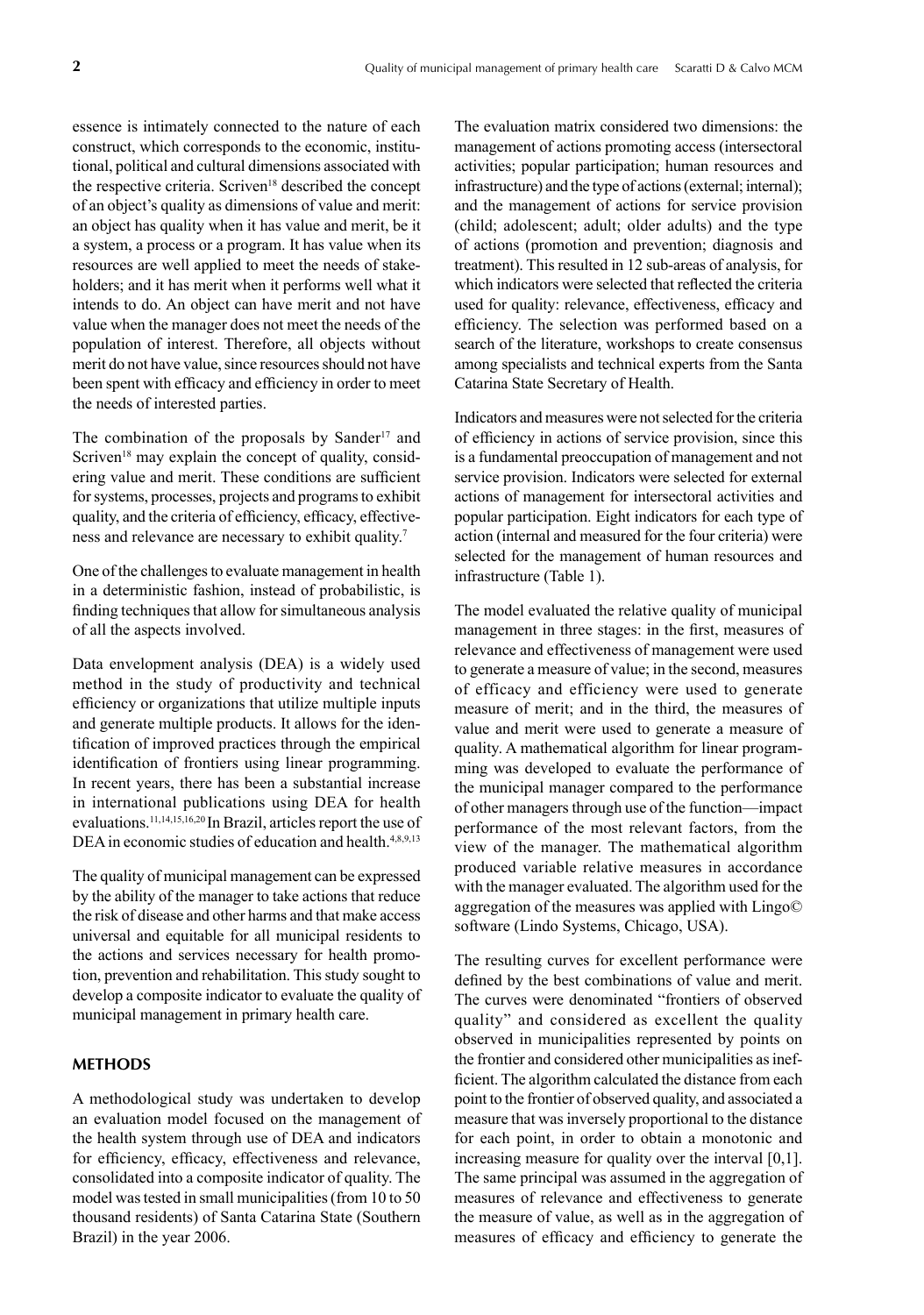measure of merit. Value rankings were produced to position the municipalities from the sample ("good" management for the 25% best positioned, "poor" for the 25% worst positioned and "normal" for other municipalities between positions from 25% and 75%).

An additive model was utilized for the analysis.<sup>5</sup> In the algorithm developed, a municipality was designated as Mun<sup>o</sup> whose management was simultaneously evaluated for various criteria of performance *(Cj,J=1,2,...,J)* and the municipalities were associated with measures*(Mj,J=1,2,...,J)* that were monotonic and increasing over the interval [0,1].

Observed values of  $0 \le m \le 1$  were considered for the measures  $(Mi, J=1, 2,...,J)$ . The management of Mun<sup>o</sup> can be evaluated in an absolute and relative manner with these values. In the first case, the standards for excellent performance are recognized  $(mj^*, J=1, 2, ..., J \forall j)$ , and management is considered efficient when  $(mj^* = mj^* \forall$  $j$ ); in other cases, management is considered inefficient. In the second case, excellent standards  $m_j^*$  do not exist or are not recognized, and the management of Mun<sup>o</sup> is evaluated relative to the management of municipalities similar to Mun<sup>n</sup>,  $(n=1,2,...,N)$  considering the combination of the measures *(Mj,J=1,2,...,J)*.

In the mathematical models that utilize DEA to verify of the management of a municipality  $Mun^{\circ}$  is efficient of inefficient, it is assumes that the measures  $M1$ ,..., Mk assume values *m1,...mk* such that:

$$
m_k = \sum_{n=0}^{N} Z_n \cdot m_k^n, k = 1, 2, ..., K
$$

Always that:

$$
\sum_{n=0}^{N} Z_n = 1 \quad e \quad Z_n \ge 0, \ \forall n, n = 0, 1, 2, \dots, N \tag{1}
$$

Therefore, the problem in verifying if there exists a  $M$ un<sup>n</sup> better than  $M$ un<sup>o</sup> can be resolved by verifying of there exist numbers  $Zn \ge 0$ ,  $n = 0, 1, 2, ...$  N such that:

$$
\sum_{n=0}^{N} Z_n = 1 \quad e \quad m_k = \sum_{n=0}^{N} Z_n \cdot m_k^n \ge m_k^0, \forall k
$$
  
for any k, ,  $m_k = \sum_{n=0}^{N} Z_n \cdot m_k^n > m_1^0$  (2)

To verify the existence of such  $z_n$ , the linear programming problem is solved

$$
Sk \ge 0, k = 1, 2, ..., K \quad e \quad Zn \ge 0, n = 0, 1, 2, ..., N;
$$

Which maximizes  $S = \sum_{k=1}^{K} s_k$  (3)

Such that

$$
\sum_{n=0}^{N} Z_n = 1 \quad e \sum_{n=0}^{N} Z_n \cdot m_k^n - S_k = m_k^0 \cdot k = 1, 2, ..., K) \quad (4)
$$

When  $S^* > 0$ , the manager of Mun<sup>o</sup> is inefficient, since  $s^*_{k} > 0$  for some k, the observed data demonstrate the possibility that managers can increase the performance of the municipality in one of the criteria without harming performance in another criteria. On the other hand, when  $S^* = 0$ , management can be considered excellent, since  $s^*_{k} = 0$  for all k indicates that the managers cannot increase the performance of this organization in any of the criteria without harming performance in another criteria. The 55 indicators were aggregated by the algorithm developed (Figure).

**Table 1.** Indicators and criteria according to the dimension and focus for evaluation of the quality of municipal management in primary health care.

|   | Management of actions for access (Dimension)                                             |                                                                                      |  |  |  |  |  |  |
|---|------------------------------------------------------------------------------------------|--------------------------------------------------------------------------------------|--|--|--|--|--|--|
|   | External actions (Type of action)                                                        | Internal actions (Type of action)                                                    |  |  |  |  |  |  |
|   | Intersectoral Actions (Evaluation Focus)                                                 | Human Resources (Evaluation Focus)                                                   |  |  |  |  |  |  |
|   | Sectoral heterogeneity in composition of the Municipal<br><b>Health Council</b>          | Promotion of professional development                                                |  |  |  |  |  |  |
|   | Improvement to basic sanitation                                                          | Program for ongoing education                                                        |  |  |  |  |  |  |
|   | Infrastructure of basic sanitation                                                       | Qualification of providers for working in the Family Health<br>Strategy              |  |  |  |  |  |  |
|   | Obeyance of Constitutional Amendment Nº 29                                               | Turnover of providers in their functions                                             |  |  |  |  |  |  |
|   | Popular Participation (Evaluation Focus)                                                 | Infrastructure (Evaluation Focus)                                                    |  |  |  |  |  |  |
|   | Participation of society in establishment of priorities for<br>primary care              | Quality of working conditions                                                        |  |  |  |  |  |  |
|   | Participation of social entities                                                         | Access to health services                                                            |  |  |  |  |  |  |
| 3 | Participation of client representatives in the Municipal<br><b>Health Council</b>        | Sufficiency of infrastructure to meet the needs of the<br>municipal health secretary |  |  |  |  |  |  |
| 4 | Participation of client representative in seminars and<br>meetings for community control | Productivity of the system                                                           |  |  |  |  |  |  |

To be Continued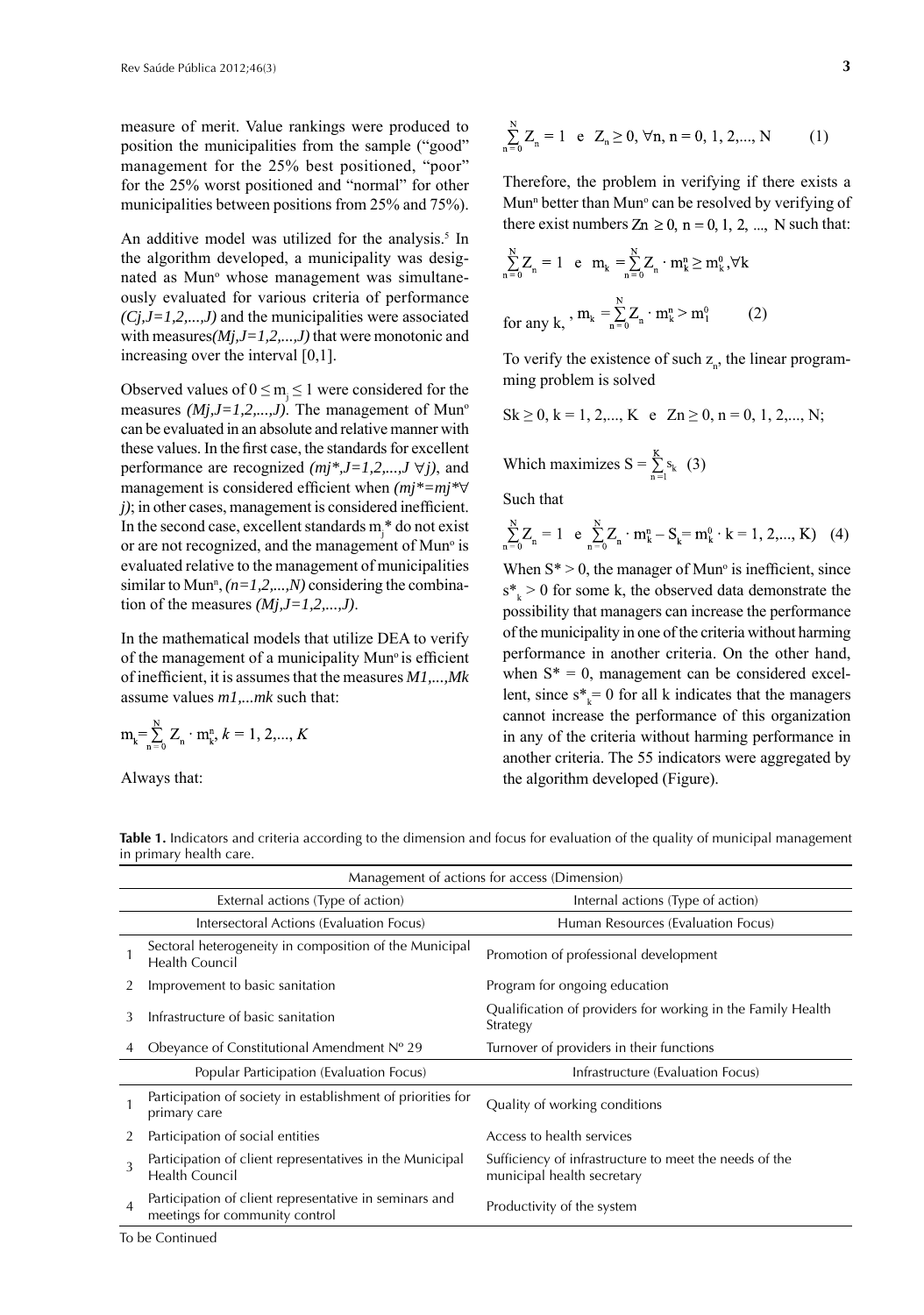|                | Management of actions of provision (Dimension)                                                                                               |                                                                                                                                                                                                                                                                          |  |  |  |  |  |  |
|----------------|----------------------------------------------------------------------------------------------------------------------------------------------|--------------------------------------------------------------------------------------------------------------------------------------------------------------------------------------------------------------------------------------------------------------------------|--|--|--|--|--|--|
|                | Promotion and prevention (Type of action)                                                                                                    | Diagnosis and treatment (Type of action)                                                                                                                                                                                                                                 |  |  |  |  |  |  |
|                |                                                                                                                                              | Children (Evaluation Focus)                                                                                                                                                                                                                                              |  |  |  |  |  |  |
| 1              | Neonatal mortality<br>Reduction of the infant mortality rate                                                                                 | Reduction of hospitalization among children age less than<br>1 year<br>Reduction of hospitalization among children age 1 to 5 years                                                                                                                                      |  |  |  |  |  |  |
| $\overline{2}$ | Adherence to groups to monitor growth and<br>development                                                                                     | Supply of basic medicines to children in health units                                                                                                                                                                                                                    |  |  |  |  |  |  |
| 3              | Children with low birth weight<br>Tetra vaccine coverage in children age less than 1 year                                                    | Hospitalizations among children less than 5 years for<br>diarrhea and gastroenteritis<br>Hospitalizations among children less than 5 years for acute<br>respiratory infections                                                                                           |  |  |  |  |  |  |
|                |                                                                                                                                              | Adolescents (Evaluation focus)                                                                                                                                                                                                                                           |  |  |  |  |  |  |
| $\mathbf{1}$   | Reduction of pregnancy in adolescents                                                                                                        | Reduction of deaths in adolescents                                                                                                                                                                                                                                       |  |  |  |  |  |  |
| 2              | Skills building of the community in adolescent health<br>Capacity to promote the choice of vaginal delivery<br>Prenatal care for adolescents | Access to dental procedures for adolescents                                                                                                                                                                                                                              |  |  |  |  |  |  |
| 3              | Pregnancy among adolescents                                                                                                                  | Hospitalization of adolescents for external causes<br>Hospitalization of adolescents                                                                                                                                                                                     |  |  |  |  |  |  |
|                |                                                                                                                                              | <b>Adults (Evaluation Focus)</b>                                                                                                                                                                                                                                         |  |  |  |  |  |  |
| 1              | Investigation of maternal deaths<br>Maternal mortality                                                                                       | Reduction in the hospitalization rate of adults for primary<br>care sensitive conditions<br>Reduction in the hospitalization rate of adults for<br>hypertension or diabetes mellitus<br>Reduction in the hospitalization rate of adults for alcohol or<br>drugs problems |  |  |  |  |  |  |
| 2              | Guarantee of prenatal monitoring for adult women<br>Capacity for primary care to encourage the choice of a<br>vaginal delivery               | Health units prepared for care of adults with hypertension or<br>diabetes                                                                                                                                                                                                |  |  |  |  |  |  |
| 3              | Performance of cytopathological exams in adult<br>women<br>Early detection of cancer in adult women                                          | Hospitalization of adults for cerebrovascular accidents or<br>congestive cardiac insufficiency<br>Monitoring of treatment in adults with hypertension or<br>diabetes mellitus                                                                                            |  |  |  |  |  |  |
|                |                                                                                                                                              | Older adults (Evaluation Focus)                                                                                                                                                                                                                                          |  |  |  |  |  |  |
| 1              | Vaccine coverage among older adults                                                                                                          | Reduction of the hospitalization rate in older adults for<br>primary care sensitive conditions                                                                                                                                                                           |  |  |  |  |  |  |
| $\overline{2}$ | Hospitalization of older adults<br>Access to dental procedures for older adults                                                              | Monitoring of treatment of older adults for hypertension or<br>diabetes mellitus<br>Hospitalization of older adults for nutritional deficiencies                                                                                                                         |  |  |  |  |  |  |
| 3              | Timely detection of cancer in older adults                                                                                                   | Hospitalization of older adults for hypertension or diabetes<br>mellitus                                                                                                                                                                                                 |  |  |  |  |  |  |

Criteria: 1-relevance, 2-effectiveness, 3-efficacy, 4-efficiency

## **RESULTS**

The number of reports generated by applying the mathematical algorithm depended on the desired characteristics of the evaluation. Reports were generated for each aggregation of measures in each type of action, focus and dimension, in addition to partial reports for performance in relevance, effectiveness, efficacy, efficiency, value and merit. Table 2 presents measures of relevance, effectiveness, efficacy, efficiency, value and merit for each of the types of actions in each focus, as well as the quality measures of municipal management in primary health care, its dimensions and their respective focus, for each municipality in the sample.

The values were presented for each evaluation criteria (relevance, effectiveness, efficacy and efficiency) relative to all the other municipalities. The criteria of value resulted from aggregating the measures of effectiveness and relevance; the criteria of merit resulted from aggregating the measures of efficiency and efficacy. Value  $=$ 1 indicated that the municipality was in the observed frontier for that measure (efficiency), and the smaller the value, the farther the municipality was from the ideal value of that measure. The quality of actions was expressed as the performance resulting from aggregating value and merit for each action taken – external action, internal action, promotion and prevention, diagnosis and treatment – for each of the four focuses of the two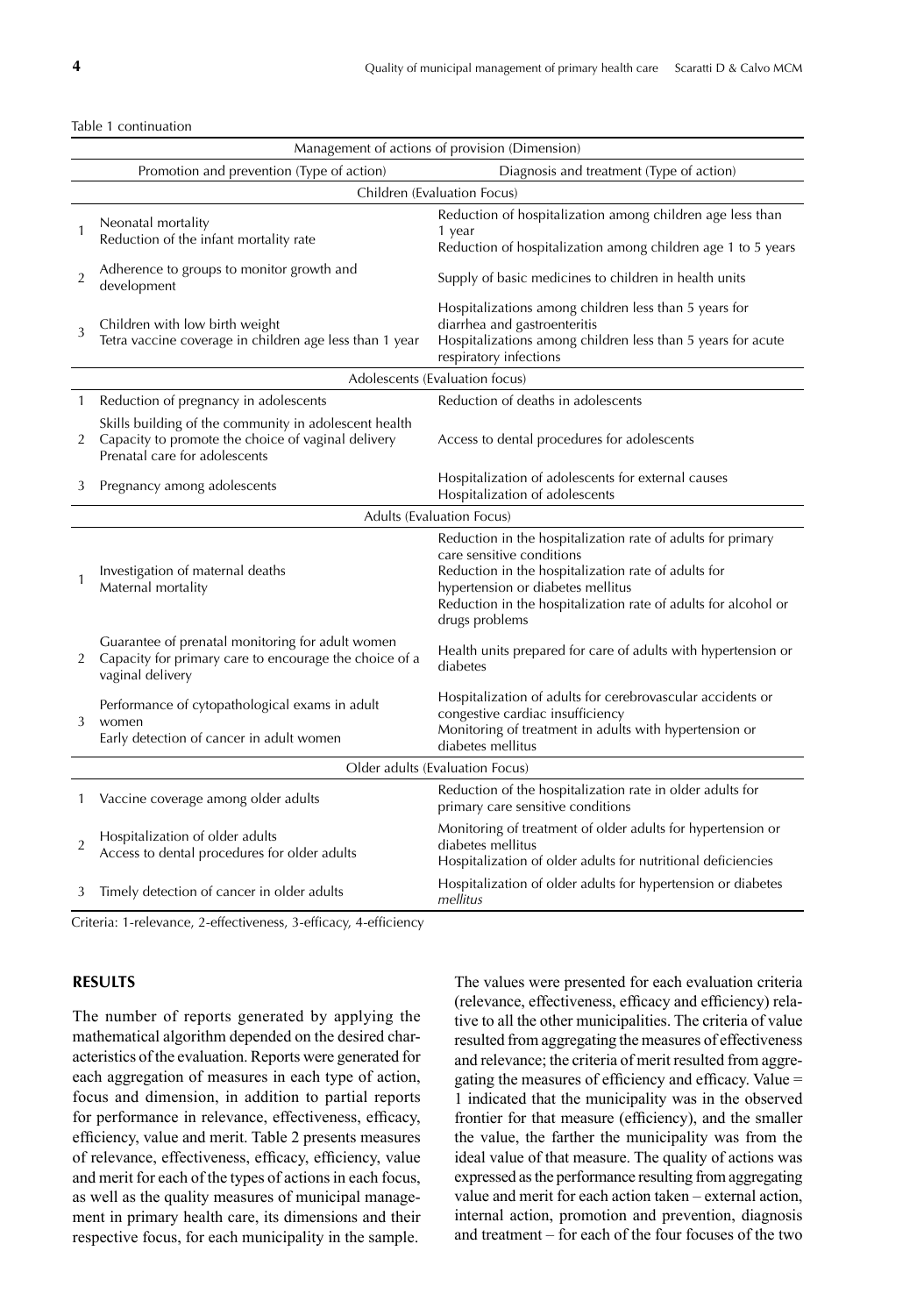|                                                | Focus                       |                                         |               | Internal Activities (Action)                     |               |                                            |                                                                   |                                    |              |                                                  | <b>External Activities (Action)</b><br>Focus |                                           |                             |
|------------------------------------------------|-----------------------------|-----------------------------------------|---------------|--------------------------------------------------|---------------|--------------------------------------------|-------------------------------------------------------------------|------------------------------------|--------------|--------------------------------------------------|----------------------------------------------|-------------------------------------------|-----------------------------|
| Management of actions for access (dimension)   | Intersectoral<br>Activities | Ind 1<br>Ind $2$<br>.<br>Ind n          | $\rightarrow$ | Quality of<br>Intersectoral<br><b>Activities</b> | $\rightarrow$ |                                            |                                                                   |                                    | $\leftarrow$ | Quality of<br>Intersectoral<br><b>Activities</b> | $\leftarrow$                                 | Ind 1<br>Ind $2$<br>.<br>Ind n            | Intersectoral<br>Activities |
|                                                | Participation<br>Popular    | Ind $1$<br>Ind $2$<br>.<br>Ind n        |               | Quality of<br>Popular<br>Participation           | $\rightarrow$ | Quality of Internal Actions                | Q of G_SMS                                                        | Quality of External Actions        | $\leftarrow$ | Quality of<br>Popular<br>Participation           | $\leftarrow$                                 | Ind $1$<br>Ind $2$<br>.<br>Ind n          | Participation<br>Popular    |
|                                                | Resourcesn<br>Human         | Ind 1<br>Ind <sub>2</sub><br>.<br>Ind n |               | Quality of<br>Human<br>Resources                 | $\rightarrow$ |                                            |                                                                   |                                    | $\leftarrow$ | Quality of<br>Human<br>Resources                 | $\leftarrow$                                 | Ind $1$<br>Ind $2$<br>.<br>Ind n          | Resourcesn<br>Human         |
|                                                | structure<br>Infra-         | Ind $1$<br>Ind $2$<br>.<br>Ind n        |               | Quality of<br>Infrastructure                     | $\rightarrow$ |                                            |                                                                   |                                    | $\leftarrow$ | Quality of<br>Infrastructure                     | $\leftarrow$                                 | Ind $1$<br>Ind $2$<br>.<br>Ind n          | structure<br>Infra-         |
|                                                | Focus                       |                                         |               | Promotion & Prevention (Action)                  |               |                                            |                                                                   |                                    |              | Diagnosis & Treatment (Action)                   |                                              |                                           | Focus                       |
|                                                |                             |                                         |               |                                                  |               |                                            |                                                                   |                                    |              |                                                  |                                              |                                           |                             |
|                                                | Child                       | Ind 1<br>Ind $2$<br>.<br>Ind n          | $\rightarrow$ | Child Quality                                    | $\rightarrow$ |                                            |                                                                   |                                    | $\leftarrow$ | Child Quality                                    | $\leftarrow$                                 | Ind $1$<br>Ind $2$<br>Ind n               | Child                       |
|                                                | Adolescent                  | Ind 1<br>Ind $2$<br>.<br>Ind n          |               | Adolescent<br>Quality                            |               |                                            |                                                                   |                                    | $\leftarrow$ | Adolescent<br>Quality                            | $\leftarrow$                                 | Ind $1$<br>Ind $2$<br>.<br>Ind n          | Adolescent                  |
|                                                | <b>Adult</b>                | Ind 1<br>Ind $2$<br>.<br>Ind n          | $\rightarrow$ | <b>Adult Quality</b>                             | $\rightarrow$ |                                            | Q of G_<br><b>PROV</b>                                            |                                    | $\leftarrow$ | <b>Adult Quality</b>                             | $\leftarrow$                                 | Ind $1$<br>Ind <sub>2</sub><br>.<br>Ind n | Adult                       |
| Management of actions of provision (dimension) | Older Adult                 | Ind 1<br>Ind <sub>2</sub><br>Ind n      |               | Older Adult<br>Quality                           | $\rightarrow$ | Quality of Health Promotion and Prevention | Quality of management of primary health care $(Q \circ f)$ . ARS) | Quality of Diagnosis and Treatment | $\leftarrow$ | Older Adult<br>Quality                           | $\leftarrow$                                 | Ind 1<br>Ind $2$<br><br>Ind n             | Older Adult                 |

**Figure.** Model proposed for the aggregation of measures to evaluate the quality of municipal management in primary health care.

anty of management of primary nealth care ( $\gtrsim$  of

Ind – performance indicator used by the model for aggregation of measures

Q da G\_SMS: Management Quality of the Municipal Health System: evaluates the quality of management of actions promoting access to health services to residents

Q da G\_PROV: Management Quality of Provisionment: evaluates the quality of management of actions that provide health services to residents

dimensions. Quality indicates the performance resulting from the aggregation of the four focuses of each dimension, allowing for measurement of management performance in actions promoting access and actions for the provision of health services. Aggregation of the latter two measures resulted in the measure of performance for the management of primary health care.

The measures  $(1.0)$ ,  $(0.0)$  and  $(0.5)$  indicated levels of quality for the municipal management of primary health care, according to the standard of quality adopted for

study. The quality of a municipality's management was considered: (i) Good, when represented by the measure  $(1.0)$ ; (ii) Poor for the measure  $(0.0)$ , and (iii) Normal for the measure  $(0.5)$ . Measures with  $(*)$  indicate that a ranking was not produced for this management action, since it was not included in the analysis (Table 3).

The classification was proposed as a summary alternative for the rankings. In the example presented, the municipality can have good management for intersectoral activities and infrastructure and normal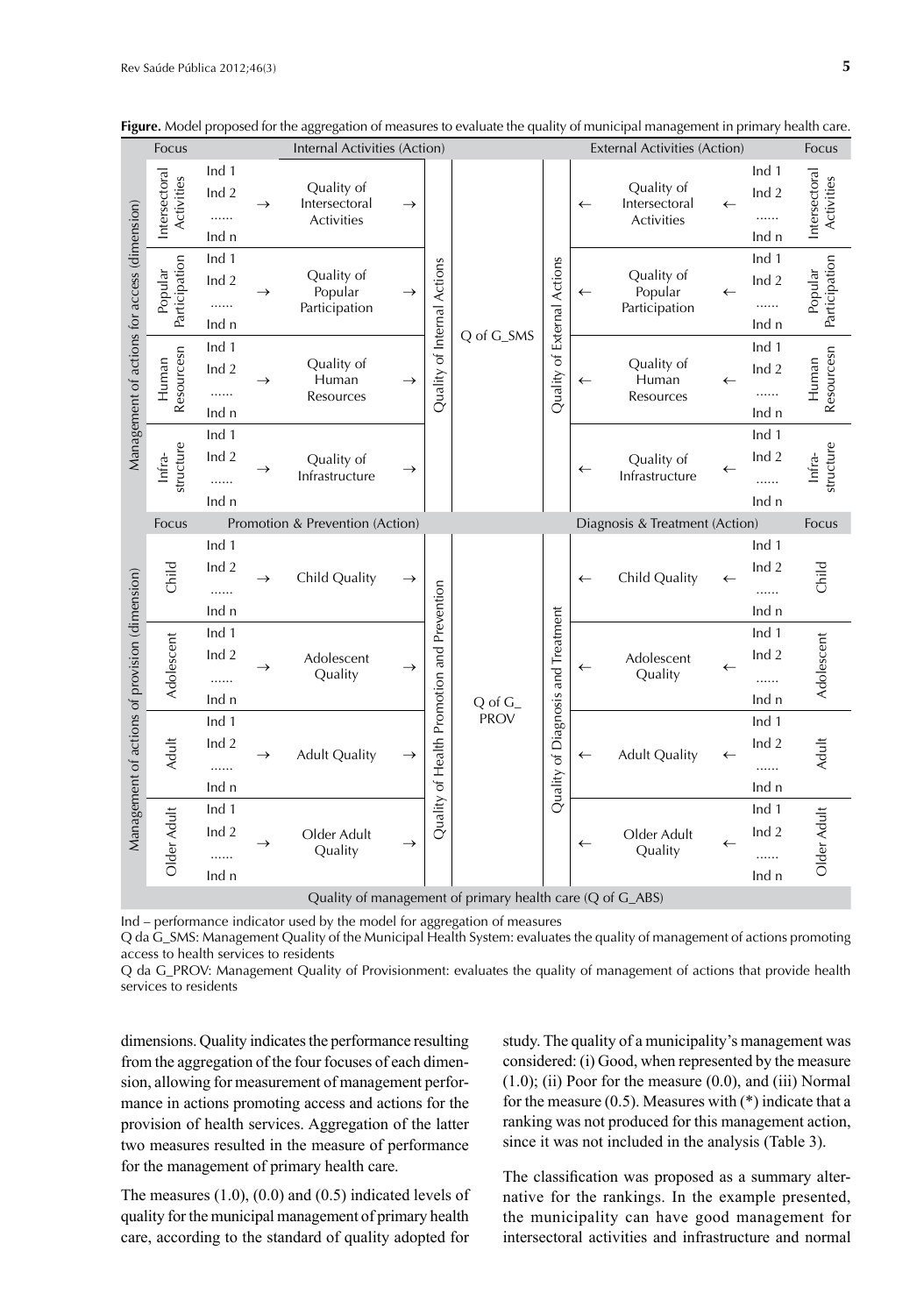| Quality of Management of Actions Promoting Access to Health Services |                          |                        |                                                                    |                        |                         |                        |                         |                        |  |
|----------------------------------------------------------------------|--------------------------|------------------------|--------------------------------------------------------------------|------------------------|-------------------------|------------------------|-------------------------|------------------------|--|
|                                                                      | Intersectoral Activities |                        | Popular Participation                                              |                        | Human Resources         |                        | Infrastructure          |                        |  |
| Criteria                                                             | External                 | Internal               | External                                                           | Ação                   | Ação                    | Internal               | Ação                    | Internal               |  |
|                                                                      | Action                   | Action                 | Action                                                             | Interna                | Externa                 | Action                 | Externa                 | Action                 |  |
| Relevance                                                            | 1.000                    | $\ast$                 | 0.000                                                              | $\ast$                 | $\ast$                  | 0.000                  | $\ast$                  | 0.067                  |  |
| Effectiveness                                                        | 1.000                    | $\ast$                 | 1.000                                                              | $\ast$                 | $\ast$                  | 1.000                  | $\ast$                  | 0.000                  |  |
| Efficacy                                                             | 1.000                    | $\ast$                 | 0.187                                                              | $\ast$                 | $\ast$                  | 0.000                  | $\ast$                  | 1.000                  |  |
| Efficiency                                                           | 0.190                    | $\ast$                 | 0.000                                                              | $\ast$                 | $\ast$                  | 0.750                  | $\ast$                  | 1.000                  |  |
| Value                                                                | 1.000                    | *                      | 0.500                                                              | *                      | *                       | 0.500                  | $\ast$                  | 0.453                  |  |
| Merit                                                                | 0.595                    | $\ast$                 | 0.475                                                              | $\ast$                 | $\ast$                  | 0.434                  | $\ast$                  | 1.000                  |  |
| Q_Action                                                             | 0.958                    | $\ast$                 | 0.488                                                              | $\ast$                 | $\ast$                  | 0.656                  | $\ast$                  | 1.000                  |  |
| Q_Focus                                                              | 0.958                    |                        | 0.488                                                              |                        | 0.656                   |                        | 1.000                   |                        |  |
| Q_Dimension                                                          |                          |                        |                                                                    | 1.000                  |                         |                        |                         |                        |  |
|                                                                      |                          |                        | Quality of Management Actions for the Provision of Health Services |                        |                         |                        |                         |                        |  |
|                                                                      | Child                    |                        |                                                                    | Adolescent             | Adult                   |                        |                         | Older Adult            |  |
| Criteria                                                             | Promotion<br>Prevention  | Diagnosis<br>Treatment | Promotion<br>Prevention                                            | Diagnosis<br>Treatment | Promotion<br>Prevention | Diagnosis<br>Treatment | Promotion<br>Prevention | Diagnosis<br>Treatment |  |
| Relevance                                                            | 0.783                    | 0.405                  | 0.000                                                              | 0.619                  | 0.500                   | 0.813                  | 0.012                   | 0.491                  |  |
| Effectiveness                                                        | 0.520                    | 1.000                  | 0.432                                                              | 0.202                  | 0.141                   | 0.901                  |                         | 0.000                  |  |
| Efficacy                                                             | 0.897                    | 0.807                  | 0.510                                                              | 0.854                  | 0.728                   | 0.346                  | 0.450                   | 0.870                  |  |
| Efficiency                                                           | $\ast$                   | $\ast$                 | $\ast$                                                             | $\ast$                 | $\ast$                  | $\ast$                 | $\ast$                  | $\ast$                 |  |
| Value                                                                | 0.711                    | 0.703                  | 0.270                                                              | 0.571                  | 0.321                   | 0.903                  | 0.419                   | 0.438                  |  |
| Merit                                                                | 0.897                    | 0.807                  | 0.510                                                              | 0.854                  | 0.728                   | 0.346                  | 0.450                   | 0.870                  |  |
| Q_Action                                                             | 1.000                    | 0.785                  | 0.390                                                              | 0.713                  | 0.589                   | 0.625                  | 0.602                   | 0.697                  |  |
| Q_Focus                                                              | 0.951                    |                        | 0.698                                                              |                        | 0.715                   |                        | 0.706                   |                        |  |
| O Dimensions                                                         |                          |                        |                                                                    | 0.814                  |                         |                        |                         |                        |  |

Quality of Municipal Management in Primary Health Care

0.814

Table 2. Quality measures of municipal management in primary health care according to the criteria, to the action, to the focus and to the dimension evaluated. Santa Catarina State, Southern Brazil, 2006.

**Ouality of Management of Actions Ouality of Management of Actions Ouality of Management of Primary** Promoting Access to Health Services for the Provision of Health Services

1.000 \* indicators were not identified for the criteria or focus

O: Ouality

management for popular participation and human resources in the dimension of management for actions promoting access to health services. It also had good management for children and poor management for adolescents, adults and older adults. In comparison with the 35 other municipalities evaluated, this municipality had a normal quality of municipal management in primary health care. Reports were generated for each municipality analyzed.

Excellent values (1.000) were obtained by five municipalities in the quality of management for actions promoting access (Q\_SMS) and by eight municipalities in the management of action for provisioning services (Q\_PROV); one municipality obtained a value (1.000) for the quality of management in primary health care (Q GABS) and tem (28%) obtained values above 0.900. The lowest value obtained was for human resources  $(0.219$  in municipality 31). The lowest mean for values was observed for popular participation and the highest for children (Table 4).

Health Care

0.907

## **DISCUSSION**

This is one of few studies that focuses on the evaluation of the performance and provision of primary health care. The proposed model uses a mathematical algorithm as an alternative to construct a composite indicator that allows for identification of potential areas for improvement in the overall performance of municipal management in primary health care (Sint G ABS). The evaluation model and its results point to large differences in the quality of services performed in the health sector.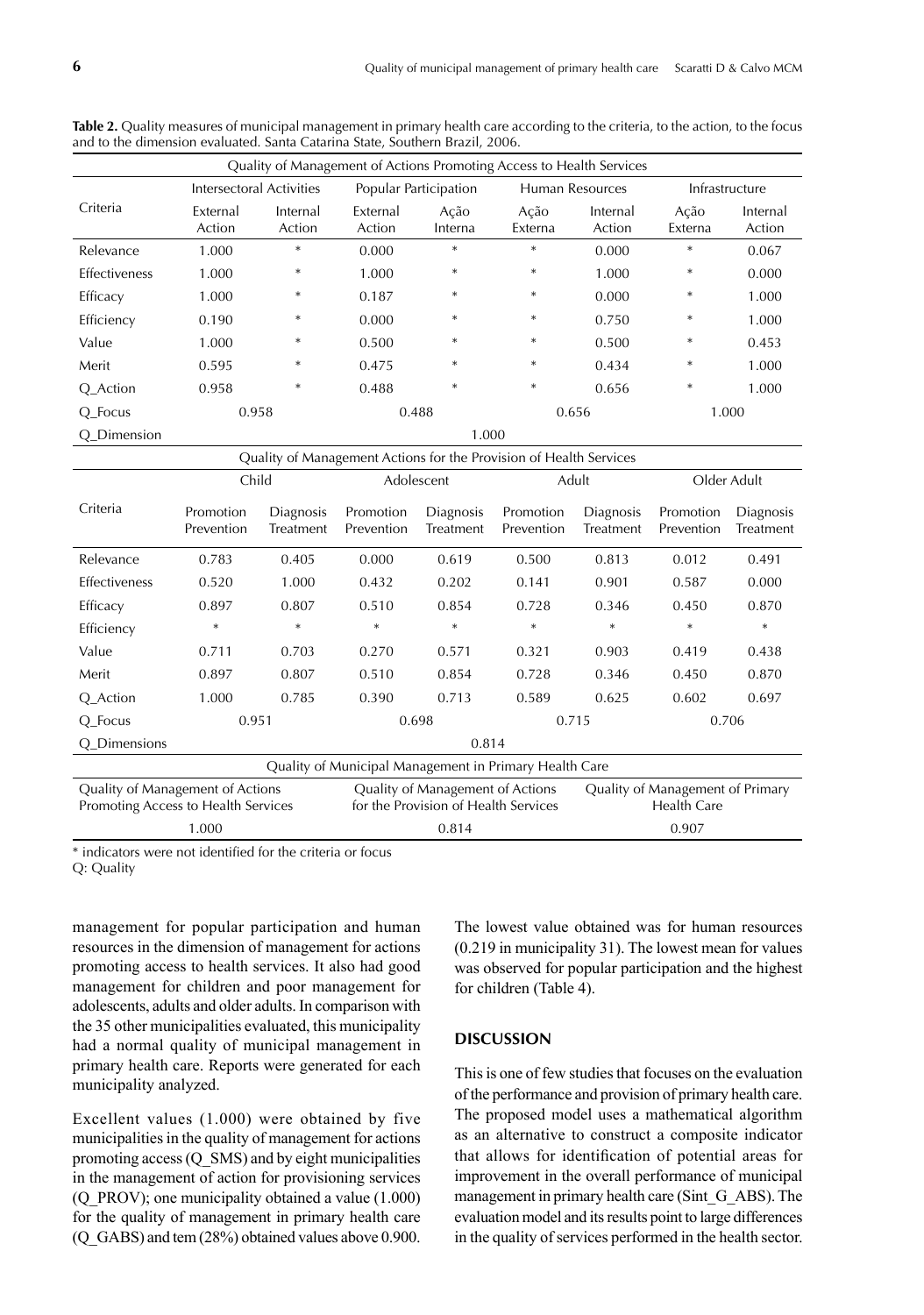| Quality of Management Actions for Access to Health Services |                          |                          |                       |                    |                    |                    |                    |                    |  |
|-------------------------------------------------------------|--------------------------|--------------------------|-----------------------|--------------------|--------------------|--------------------|--------------------|--------------------|--|
|                                                             |                          | Intersectoral Activities | Popular Participation |                    |                    | Human Resources    | Infrastructure     |                    |  |
| Criteria                                                    | External<br>Action       | Internal<br>Action       | External<br>Action    | Internal<br>Action | External<br>Action | Internal<br>Action | External<br>Action | Internal<br>Action |  |
| Relevance                                                   | 1.0                      | $\ast$                   | 0.0                   | $\ast$             | $\ast$             | 0.0                | $\ast$             | 0.5                |  |
| <b>Effectiveness</b>                                        | 1.0                      | $*$                      | 1.0                   | $\ast$             | *                  | 1.0                | $\ast$             | 0.0                |  |
| Efficacy                                                    | $*$<br>1.0<br>$*$<br>0.5 |                          | 0.5                   | $\ast$             | *                  | 0.0                | $\ast$<br>$\ast$   | 1.0<br>1.0         |  |
| Efficiency                                                  |                          |                          | 0.0                   | $\ast$             | *                  | 0.5                |                    |                    |  |
| Value                                                       | 1.0                      | $*$                      | 0.5                   | $\ast$             | $\ast$             | 1.0                | $\ast$             | 0.5                |  |
| Merit                                                       | 0.5                      | $*$                      | 0.0                   | $\ast$             | $\ast$             | 0.5                | $\ast$             | 1.0                |  |
| Q_Action                                                    | 1.0                      | $\ast$                   | 0.5                   | $\ast$             | $\ast$             | 0.5                | $\ast$             | 1.0                |  |
| Q_Focus                                                     | 1.0                      |                          | 0.5                   |                    |                    | 0.5                | 1.0                |                    |  |
| O Dimension                                                 |                          |                          |                       | 1.0                |                    |                    |                    |                    |  |

Table 3. Levels of quality of municipal management in primary health care according to the criteria, the action, the focus and the dimension evaluated. Santa Catarina State, Southern Brazil, 2006.

| Quality of Management Actions for the Provision of Health Services |                         |                        |                                                   |                                                                      |                                                        |                                                        |                         |                        |  |
|--------------------------------------------------------------------|-------------------------|------------------------|---------------------------------------------------|----------------------------------------------------------------------|--------------------------------------------------------|--------------------------------------------------------|-------------------------|------------------------|--|
|                                                                    |                         | Child                  |                                                   | Adolescent                                                           |                                                        | Adult                                                  | Older Adult             |                        |  |
| Criteria                                                           | Promotion<br>Prevention | Diagnosis<br>Treatment | Promotion<br>Diagnosis<br>Prevention<br>Treatment |                                                                      | Promotion<br>Prevention                                | Diagnosis<br>Treatment                                 | Promotion<br>Prevention | Diagnosis<br>Treatment |  |
| Relevance                                                          | 1.0<br>0.0              |                        | 0.0                                               | 0.0                                                                  | 0.5                                                    | 0.5                                                    | 0.0                     | 0.5                    |  |
| Effectiveness                                                      | 1.0                     | 1.0                    | 0.0                                               | 0.5                                                                  | 0.0                                                    | 0.5                                                    | 0.0                     | 0.0                    |  |
| Efficacy                                                           | 1.0                     | 0.5                    | 0.5                                               | 1.0                                                                  | 0.5                                                    | 0.0                                                    | 0.5                     | 0.5                    |  |
| Efficiency                                                         | $\ast$                  | $\ast$                 | $\ast$                                            | $\ast$                                                               | $\ast$                                                 | $\ast$                                                 | $\ast$                  | $\ast$                 |  |
| Value                                                              | 1.0                     | 0.0                    | 0.0                                               | 0.0                                                                  | 0.0                                                    | 0.5                                                    | 0.0                     | 0.0                    |  |
| Merit                                                              | 1.0                     | 0.5                    | 0.5                                               | 1.0                                                                  | 0.5                                                    | 0.0                                                    | 0.5                     | 0.5                    |  |
| Q_Action                                                           | 1.0                     | 0.5                    | 0.0                                               | 0.5                                                                  | 0.0                                                    | 0.5                                                    | 0.0                     | 0.0                    |  |
| Q_Focus<br>1.0                                                     |                         |                        | 0.0                                               |                                                                      |                                                        | 0.0<br>0.0                                             |                         |                        |  |
| Q_Dimension                                                        |                         |                        |                                                   |                                                                      | 0.0                                                    |                                                        |                         |                        |  |
|                                                                    |                         |                        |                                                   |                                                                      | Quality of Municipal Management of Primary Health Care |                                                        |                         |                        |  |
| Quality of Management of Actions for<br>Access to Health Services  |                         |                        |                                                   | Quality of Management of Actions<br>for Provision of Health Services |                                                        | Quality of Management of Primary<br><b>Health Care</b> |                         |                        |  |
|                                                                    | 1.0                     |                        |                                                   | 0.0                                                                  |                                                        |                                                        | 0.5                     |                        |  |
|                                                                    |                         | Level                  | Good                                              |                                                                      |                                                        | Normal<br>Poor                                         |                         |                        |  |

 $1.0$ 

\* indicators were not identified for the criteria or focus

Representation

Q\_ Quality

Studies<sup>2</sup> also applied DEA to measure the technical efficiency of 351 primary health care units in Portugal, divided into 12 geographic regions, and concluded that evidence exists for large variations in the access to health services, in technical efficiency and in the quality of services provided.

Some of the composite indicators presented low minimum values: popular participation (0.250) and human resources  $(0.219)$ , and four municipalities presented excellent values for more than one composite indicator evaluated (Table 4). This suggests that management in health in these municipalities occurs through the prioritization of some types of actions in detriment to others, and this prioritization varies within the municipalities analyzed.

Evaluation studies of management efficiency in health care through the services of general surgery, ophthalmology and orthopedic trauma surgery in 22 Valencian hospitals<sup>3</sup> (Eastern Spain) utilized a non-parametric DEA approach and discriminant analyses to show the effectiveness of the DEA model to classify health services as efficient or inefficient. The study adopted a scale of 0 to 1, with a value of 1 considered efficient and a value less than 1 as inefficient. The same procedure was adopted in the model presented here and resulted in five municipalities with an excellent value  $(1)$  in the management of actions promoting access, eight in the management of actions of service provision and only one municipality when considering the two dimensions simultaneously. The result suggests that actions of service provisioning continue to be prioritized in

 $0.0$ 

 $0.5$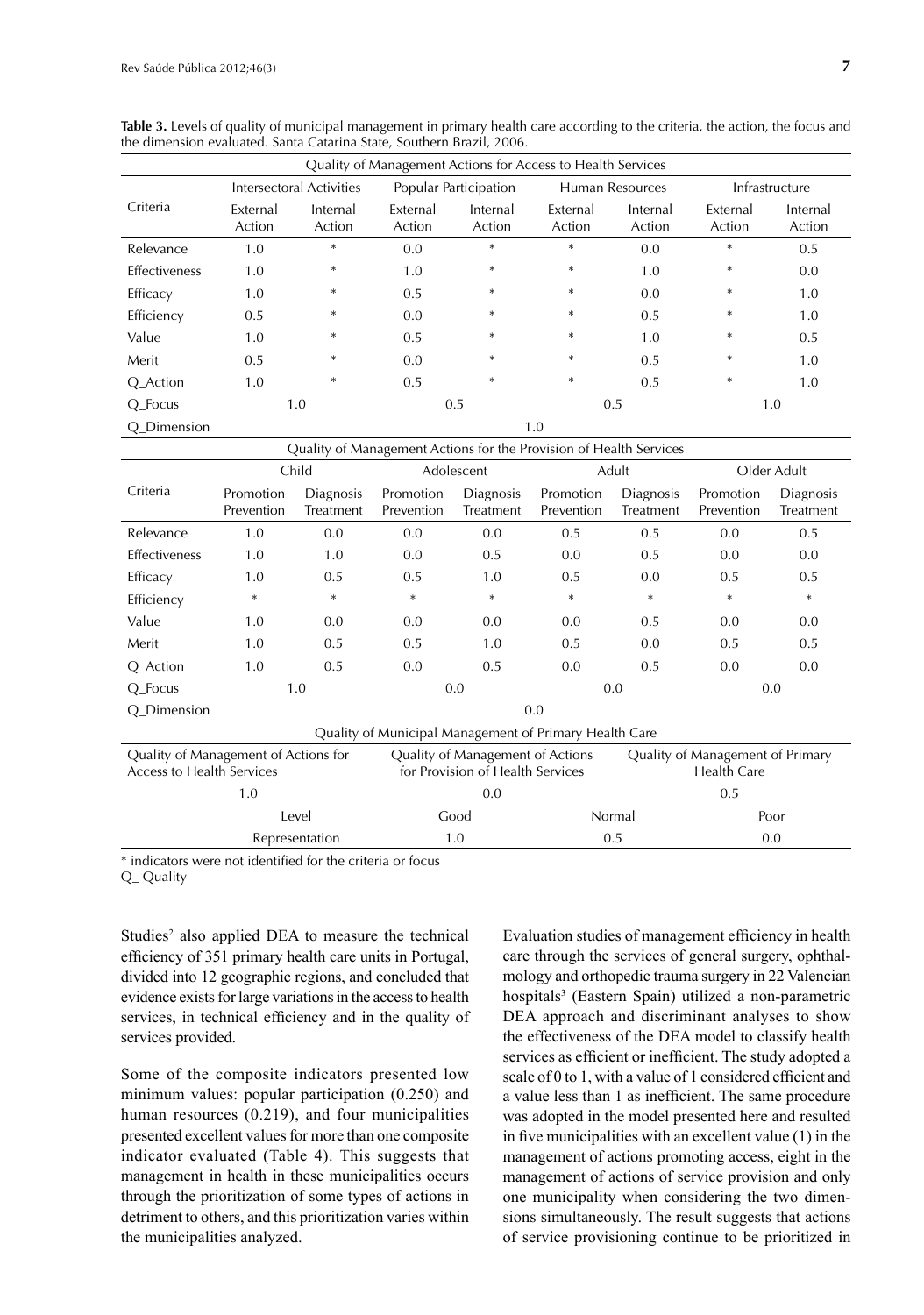|                | Actions for access |         |         |       |         | Actions for provission |          |          |                     |         |            |
|----------------|--------------------|---------|---------|-------|---------|------------------------|----------|----------|---------------------|---------|------------|
| M              | Ga_S1              | $Ga_S2$ | $Ga$ S3 | Ga_S4 | Sint_Ga | $Pr_S1$                | $Pr_$ S2 | $Pr_$ S3 | $Pr_$ <sub>54</sub> | Sint_Pr | Sint_G_ABS |
| $\mathbf{1}$   | 0.958              | 0.488   | 0.656   | 1.000 | 1.000   | 0.951                  | 0.698    | 0.715    | 0.706               | 0.814   | 0.907      |
| $\overline{2}$ | 0.691              | 0.552   | 0.939   | 0.754 | 0.796   | 0.812                  | 0.981    | 0.913    | 0.835               | 0.932   | 0.864      |
| 3              | 0.773              | 0.526   | 0.637   | 0.708 | 0.723   | 0.809                  | 0.772    | 0.840    | 0.899               | 0.890   | 0.807      |
| $\overline{4}$ | 1.000              | 0.669   | 0.823   | 0.727 | 0.867   | 0.904                  | 0.885    | 1.000    | 0.859               | 0.962   | 0.915      |
| 5              | 0.680              | 0.486   | 0.544   | 0.730 | 0.672   | 0.843                  | 0.733    | 0.803    | 0.775               | 0.835   | 0.754      |
| 6              | 0.489              | 0.750   | 1.000   | 0.753 | 0.810   | 0.822                  | 0.703    | 0.706    | 0.917               | 0.852   | 0.831      |
| 7              | 0.454              | 0.919   | 0.469   | 0.754 | 0.711   | 0.977                  | 0.810    | 0.716    | 0.795               | 0.879   | 0.795      |
| 8              | 0.683              | 0.555   | 1.000   | 0.968 | 1.000   | 0.875                  | 0.953    | 0.798    | 0.844               | 0.910   | 0.955      |
| 9              | 0.916              | 1.000   | 0.625   | 0.706 | 1.000   | 0.922                  | 0.856    | 0.621    | 0.906               | 0.891   | 0.946      |
| 10             | 0.461              | 0.674   | 0.544   | 0.773 | 0.680   | 0.900                  | 0.790    | 0.962    | 0.970               | 1.000   | 0.840      |
| 11             | 0.479              | 0.516   | 0.794   | 0.705 | 0.686   | 0.809                  | 0.666    | 0.754    | 0.814               | 0.807   | 0.747      |
| 12             | 0.928              | 0.849   | 0.635   | 0.747 | 0.852   | 1.000                  | 1.000    | 0.872    | 0.653               | 1.000   | 0.926      |
| 13             | 0.812              | 0.671   | 0.646   | 0.715 | 0.773   | 0.879                  | 0.889    | 0.748    | 0.649               | 0.840   | 0.807      |
| 14             | 0.945              | 0.287   | 0.649   | 0.754 | 0.721   | 0.994                  | 0.924    | 0.991    | 0.791               | 1.000   | 0.861      |
| 15             | 0.467              | 0.501   | 0.362   | 0.752 | 0.583   | 0.902                  | 0.826    | 0.938    | 0.777               | 0.907   | 0.745      |
| 16             | 0.661              | 0.531   | 0.614   | 0.987 | 0.916   | 0.823                  | 0.896    | 0.929    | 0.842               | 0.919   | 0.918      |
| 17             | 0.456              | 0.507   | 0.544   | 0.732 | 0.622   | 0.823                  | 0.857    | 0.903    | 0.793               | 0.891   | 0.757      |
| 18             | 0.414              | 0.510   | 0.573   | 0.711 | 0.614   | 0.942                  | 0.914    | 0.814    | 0.894               | 0.956   | 0.785      |
| 19             | 0.663              | 0.699   | 0.555   | 1.000 | 1.000   | 0.884                  | 0.778    | 0.854    | 0.792               | 0.874   | 0.937      |
| 20             | 1.000              | 0.985   | 1.000   | 0.766 | 1.000   | 0.873                  | 0.797    | 0.977    | 0.981               | 1.000   | 1.000      |
| 21             | 0.424              | 0.505   | 0.544   | 0.721 | 0.611   | 0.826                  | 0.834    | 1.000    | 1.000               | 1.000   | 0.806      |
| 22             | 0.429              | 0.490   | 0.669   | 0.701 | 0.644   | 0.875                  | 0.928    | 0.979    | 0.799               | 0.942   | 0.793      |
| 23             | 0.727              | 0.272   | 0.667   | 0.749 | 0.666   | 0.866                  | 0.683    | 0.737    | 1.000               | 0.926   | 0.796      |
| 24             | 0.945              | 0.324   | 0.454   | 0.513 | 0.621   | 0.793                  | 0.679    | 0.640    | 0.636               | 0.734   | 0.678      |
| 25             | 0.698              | 0.481   | 0.794   | 0.980 | 0.947   | 0.860                  | 0.885    | 0.933    | 0.913               | 0.961   | 0.954      |
| 26             | 0.445              | 0.335   | 0.669   | 0.716 | 0.604   | 0.889                  | 0.868    | 0.859    | 0.750               | 0.888   | 0.746      |
| 27             | 0.675              | 0.335   | 0.806   | 0.984 | 0.912   | 0.878                  | 0.766    | 0.839    | 0.811               | 0.870   | 0.891      |
| 28             | 0.418              | 0.441   | 0.573   | 0.966 | 0.797   | 0.823                  | 0.893    | 0.755    | 0.851               | 0.879   | 0.838      |
| 29             | 0.420              | 0.490   | 0.689   | 0.735 | 0.646   | 1.000                  | 0.743    | 0.760    | 0.704               | 1.000   | 0.823      |
| 30             | 0.921              | 0.501   | 0.877   | 0.715 | 0.816   | 0.970                  | 1.000    | 1.000    | 0.844               | 1.000   | 0.908      |
| 31             | 0.434              | 0.250   | 0.219   | 0.973 | 0.672   | 0.896                  | 0.758    | 0.872    | 1.000               | 1.000   | 0.836      |
| 32             | 0.922              | 0.819   | 0.587   | 0.474 | 0.763   | 0.916                  | 0.837    | 0.727    | 0.849               | 0.880   | 0.822      |
| 33             | 0.691              | 0.532   | 0.808   | 0.717 | 0.749   | 0.579                  | 0.799    | 0.821    | 0.794               | 0.795   | 0.772      |
| 34             | 0.419              | 0.486   | 0.669   | 0.708 | 0.633   | 0.886                  | 0.865    | 0.889    | 0.799               | 0.906   | 0.770      |
| 35             | 0.411              | 0.461   | 0.406   | 0.752 | 0.570   | 0.638                  | 0.848    | 0.855    | 0.694               | 0.805   | 0.688      |
| 36             | 0.431              | 0.510   | 0.616   | 0.988 | 0.851   | 0.862                  | 0.826    | 0.819    | 0.799               | 0.873   | 0.862      |
| X              | 0.648              | 0.553   | 0.657   | 0.782 | 0.765   | 0.870                  | 0.832    | 0.843    | 0.826               | 0.906   | 0.836      |

**Table 4.** Composite indicators for each type of action, of dimension and of management of primary health care. Santa Catarina State, Southern Brazil, 2006.

M – Municipalities of the sample. The labels presented as "S" are the composite indicators resulting from the aggregation of the criteria of relevance, effectiveness, efficacy, efficiency, value and merit. The labels "Sint" resulted from the aggregation of the actions for each dimension. Ga\_S1: Intersectoral Activities; Ga\_S2: Popular Participation; Ga\_S3: Human Resources; Ga\_S4: Infrastructure; Sint\_Ga: Management of Actions; Pr\_S1:Child; Pr\_S2: Adolescent; Pr\_S3: Adult; Pr\_S4: Older Adult; Sint\_Pr: Provision; Sint\_G\_ABS: Management of Primary Health Care, X: mean of the values

the municipalities analyzed, which does not necessarily signify a management that guarantees improved services. All other occurrences where management actions promoting access had a composite indicator of 1, the value generated for management actions of service provisioning are below the third quartile. The same can be observed in the opposite direction, except for municipality 20 (efficient); all municipalities with a composite indicator of 1 in actions of service provisioning have measures below the third quartile of management actions for access. This indicates that the manager makes decisions between prioritizing actions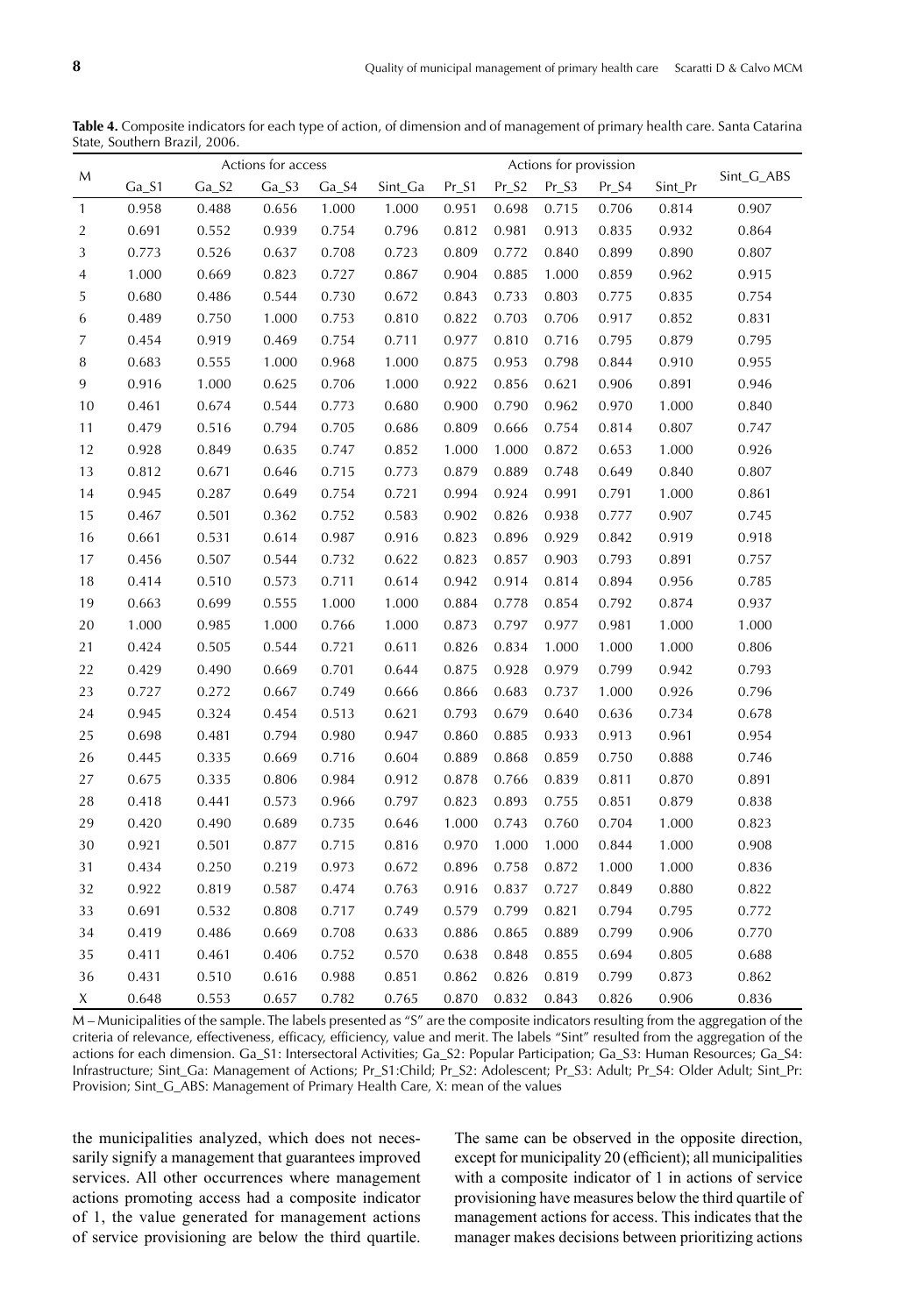that guarantee access and/or service provisioning, and the situation results where only one municipality has a value of one for the composite quality indicator.

Another possibility of the model developed by this study is the identification of inefficient areas relative to other municipalities, similar to other studies.<sup>9</sup> The distance between the values for each municipality relative to the reference point for excellence allows for verification of where and how much the municipality could improve its situation relative to other similar municipalities. For the 36 municipalities, the distances to the frontier were 8,472 (0.235/municipality) for actions promoting access, 3,382 (0.094/municipality) for actions of service provision and 5.92 (0.164/municipality) for the management of primary care. Again the analysis identified prioritization of actions of service provision by municipalities.

The use of the model resulted in 22.5% of composite indicators that measured the quality of items evaluated with values above 0.900, a level similar to the evaluation of technical efficiency of 89 health centers in Ghana.<sup>1</sup>

The DEA approach was utilized in the evaluation of productive efficiency in Brazilian hospitals<sup>4,12</sup> and of public spending in health.8 This indicates the potential of this approach in health evaluations, but also demonstrates that greater importance has been given to the identification of technical inefficiency.

The results indicated one municipality with an excellent quality of management in primary health care; 27.8% of municipalities presented values > 0.900 in performance and none presented performance <0.678. The item with the best average performance was "children" with an average of 0.870, traditionally a priority in all health systems, and the worst performance was for popular participation with an average of 0.553, which appears to be less prioritized in small municipalities.

Two other types of studies could be conducted: one including factors not controlled by municipal managers (social, economic and environmental factors), which impact the results of primary health care and affect municipal management; and the other can utilize more complex DEA models (invariant models, with two phases), which allow for more robust comparison between the management of primary health care in municipalities with different characteristics.

The study is supported by other international applications and publications in the field. The study allowed for evaluation of management quality in primary health care in municipalities with small populations, through use of DEA approach. The evaluation used multiple performance indicators also utilized by the Ministry of Health and aggregated them by dimensions, types of actions and focus of activities in the primary health care of municipalities. The results of this evaluation process were grouped according to multiple criteria of performance that reflect the capacity of the municipal health manager to allocate resources to meet the needs of health promotion, prevention and rehabilitation in their municipalities.